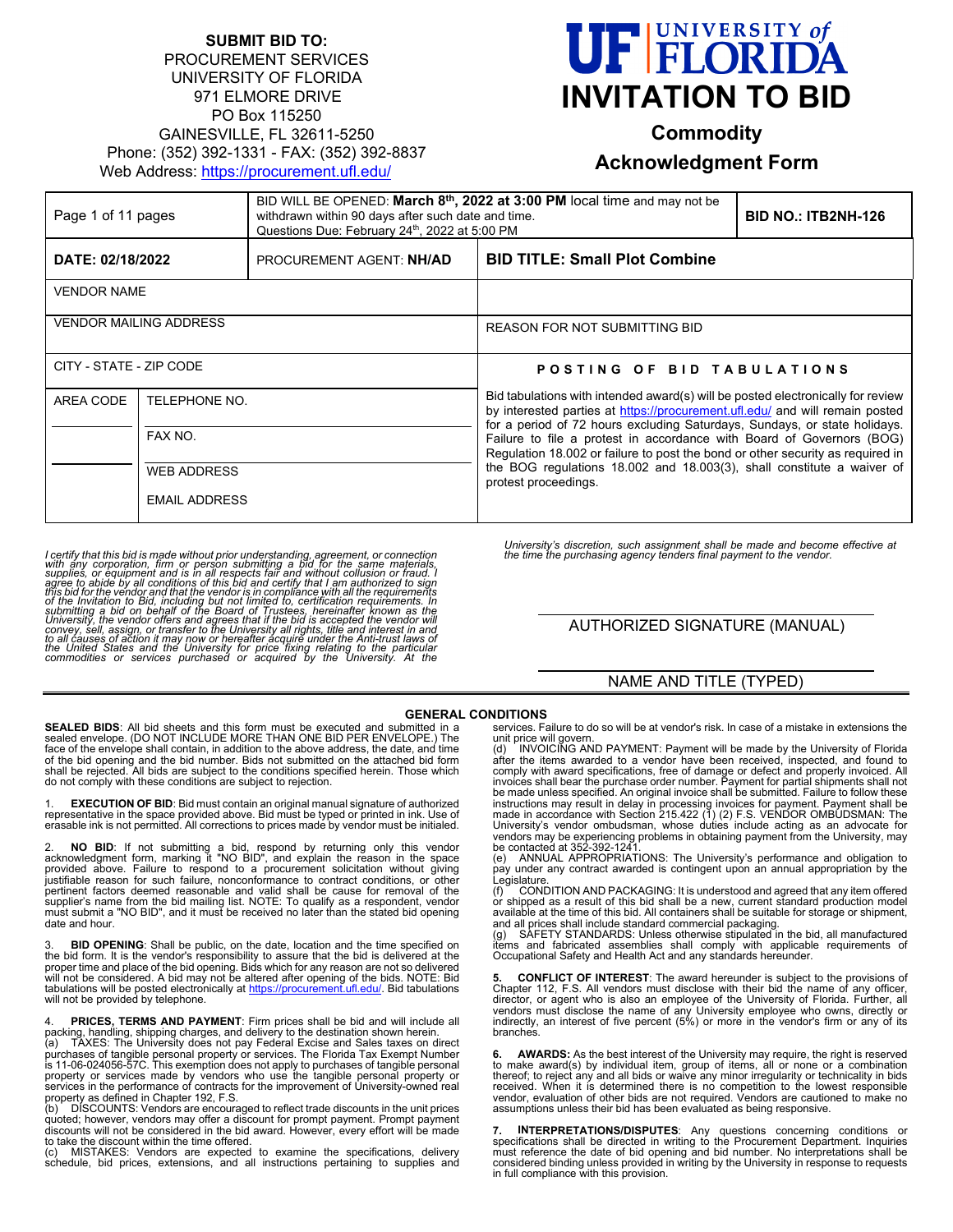**8 NOTICE OF BID PROTEST BONDING REQUIREMENT**; Any person or entity who files an action protesting a decision or an intended decision pertaining to a competitive<br>solicitation shall at the time of filing the formal protest, post with the University a bond<br>payable to the University in an amount protestor's bid or proposal; 10% of the estimated expenditure during the contract term; \$10,000.00; or whichever is less. The bond shall be conditioned upon the payment of all costs which may be adjudged against the person or entity filing the protest action. In<br>lieu of a bond, the University may accept a cashier's check, bank official check or<br>money order in the amount of the bond. FAILURE

**9. GOVERNMENTAL RESTRICTIONS:** In the event any governmental restrictions may be imposed which would necessitate alteration of the material, quality, workmanship or performance of the iems offered in this bid prior to the

**10. LEGAL REQUIREMENTS:** Applicable provision of all Federal, State, county and local laws, and of all ordinances, rules and regulations shall govern development, submittal and evaluation of all bids received in response hereto and shall govern any and all claims and disputes which may arise between person(s) submitting a bid<br>response hereto and the University, by and through its officers, employees and<br>authorized representatives, or any other person, natural or othe effect thereof.

11. LOBBYING: Vendor is prohibited from using funds provided under any contract<br>or purchase order for the purpose of lobbying the Legislature or any official, officer,<br>commission, board, authority, council, committee, or d

**12. ADVERTISING**: In submitting a bid, the vendor agrees not to use the results<br>therefrom as a part of any commercial advertising. Vendor may not use the names,<br>logos, or trademarks of the University, its employees, or af written consent of the University.

**13. ASSIGNMENT**: Any contract or purchase order issued pursuant to this Invitation<br>to Bid and the monies which may become due hereunder are not assignable except<br>with the prior written approval of the purchaser.

**14. LIABILITY**: The vendor agrees to indemnify and save the University of Florida, the State of Florida and the Florida Board of Governors, their officers, agents, and employees harmless from any and all judgments, orders, awards, costs and expenses,<br>including attorney's fees, and also all claims on account of damages to property,<br>including loss of use thereof, or bodily inju sustained by the vendor, its employees, its subcontractors, or the University of Florida,<br>the State of Florida and the Florida Board of Governors, their officers, agents, or<br>employees, or third persons, arising out of or i and which are the result of the vendor's breach of contract or of the negligent acts of the vendor, its officers, agents, and employees. This clause does not apply to contracts between government agencies.

**15. FACILITIES**: The University reserves the right to inspect the vendor's facilities at any time with prior notice.

**16. ADDITIONAL QUANTITIES**: For a period not exceeding ninety (90) days from the date of acceptance of any offer by the University of Florida, the right is reserved to acquire additional quantities up to but not exceeding those shown on bid or the bid level<br>at the prices bid in this invitation. If additional quantities are not acceptable, the bid<br>sheets must be noted "BID IS FOR SPECIFIE

**SERVICE AND WARRANTY:** Unless otherwise specified, the vendor shall define any warranty service and replacements that will be provided during and subsequent to this contract. Vendors must explain on an attached sheet to what extent warranty and service facilities are provided.

**18. SAMPLES**: Samples of items, when called for, must be furnished free of expense, on or before bid opening time and date, and if not destroyed, may upon request, be returned at the vendor's expense. Each individual sample must be labeled with vendor's name, manufacturer's brand name and number, bid number and item reference.<br>Request for return of samples shall be accompanied by instructions which include<br>shipping authorization and name of carrier and must be received wi instructions are not received within this time, the commodities shall be disposed of by the University.

**19. INSPECTION, ACCEPTANCE AND TITLE**: Inspection and acceptance will be at destination unless otherwise provided. Title and risk of loss or damage of all items shall be the responsibility of the contract supplier until accepted by the University, unless<br>loss or damage results from negligence by the University. The contract supplier shall<br>be responsible for filing, processing and collec

- (a) Record any evidence of visible damage on all copies of the delivering carrier's Bill
- of Lading. (b) Report damage (Visible or Concealed) to the carrier and contract supplier confirming such reports in writing within 15 days of delivery, requesting that the carrier inspect the damaged merchandise.
- (c) Retain the item and its shipping container, including inner packing material until inspection is performed by the carrier, and disposition given by the contract supplier.
- (d) Provide the contract supplier with a copy of the carrier's Bill of Lading and damage inspection report.

20. PATENTS, COPYRIGHTS, TRADEMARKS, ROYALTIES and other Intellectual Property: The vendor, without exception, shall indemnify and save harmless the University and its employees from lability of any nature or kind, includi its use by the University of Florida. If the vendor uses any design, device, or materials covered by letters, patent or copyright, it is mutually agreed and understood without exception that the bid prices shall include all royalties or costs arising from the use of such design, device, or materials in any way involved in the work.

**21. CONFLICT BETWEEN DOCUMENTS**: If any terms and conditions contained within the documents that are a part of this ITB or resulting contract are in conflict with any other terms and conditions contained therein, then the various documents<br>comprising this ITB or resulting contract, as applicable, shall govern in the following<br>order of precedence: change order, purchase order, addend general conditions, specifications, departmental description of work, and bid.

**22. MANUFACTURERS' NAMES AND APPROVED EQUIVALENTS**: Any manufacturer's names, trade names, brand names, information and/or catalog numbers listed in a specification are for information and not intended to limit competition. If bids are based on equivalent products, indicate on the bid form the manufacturer's name and number. Vendor shall submit with the bid, cuts, sketches, and descriptive literature,<br>and/or complete specifications. Reference to literature submitted with a previous bid will not satisfy this provision. The vendor shall also explain in detail the reasons why<br>the proposed equivalent will meet the specifications and not be considered an<br>exception thereto. The University of Florida of item(s) as an approved equivalent. Bids which do not comply with these requirements are subject to rejection. Bids lacking any written indication of intent to quote an alternate brand will be received and considered in complete compliance with the specifications as listed on the bid form.

**23. NONCONFORMANCE TO CONTRACT CONDITIONS**: Items may be tested and/or inspected for compliance with specifications by any appropriate testing facilities.<br>Should the items fail, the University may require the vendor to reimburse the University<br>for costs incurred by the University in co data derived from any tests for compliance with specifications are public records and<br>open to examination thereto in accordance with Chapter 119, F.S. Items delivered not<br>conforming to specifications may be rejected and re items and items not delivered as per delivery data in bid and/or purchase order may<br>result in vendor being found in default in which event any and all reprocurement costs<br>may be charged against the defaulting vendor. Any v also result in the vendor's name being removed from the University of Florida's vendor file.

**24. PUBLIC RECORDS**: Any material submitted in response to this Invitation to Bid<br>will become a public document pursuant to Section 119.07 F.S. This includes material<br>which the responding vendor might consider to be confi claim of confidentiality is waived upon submission, effective after opening pursuant to Section 119.07 F.S.

25. DELIVERY: Unless actual date of delivery is specified (or if specified delivery cannot be met), show number of days required to make delivery after receipt of purchase order in space provided. Delivery time may become

**26. PUBLIC PRINTING - PREFERENCE GIVEN PRINTING WITHIN THE STATE**: The University of Florida shall give preference to vendors located within the state when awarding contracts to have materials printed, whenever such printing can be done at no greater expense than, and at a level of quality comparable to, that obtainable from a vendor located outside of the state.

(a) CONTRACTS NOT TO BE SUBLET: In accordance with Class B Printing Laws<br>and Regulations "Printing shall be awarded only to printing firms. No contract shall be<br>awarded to any broker, agent, or independent contractor offer

by other firms or persons."<br>(b) DISQUALIFICATION OF VENDOR: Reasonable grounds for believing that a<br>vendor is involved in more than one bid for the same work will be cause for rejection of<br>all bids in which such vendors ar

prices obviously are unbalanced will be subject to rejection.<br>
(c) TRADE CUSTOMS: Current trade customs of the printing industry are<br>
recognized unless accepted by Special Conditions or Specifications herein.<br>
(d) COMMUNIC

payment will not be made until return is affected

**27. E-VERIFY COMPLIANCE**. Agency is obligated to comply with the provisions of<br>Section 448.095, Fla. Stat., "Employment Eligibility." Compliance with Section<br>448.095, Fla. Stat., includes, but is not limited to, utilizat verify the work authorization status of all newly hired employees. Vendor affirms and<br>represents that it is registered with the E-Verify system and are using same and will<br>continue to use same as required by Section 448.0

### **END OF SECTION**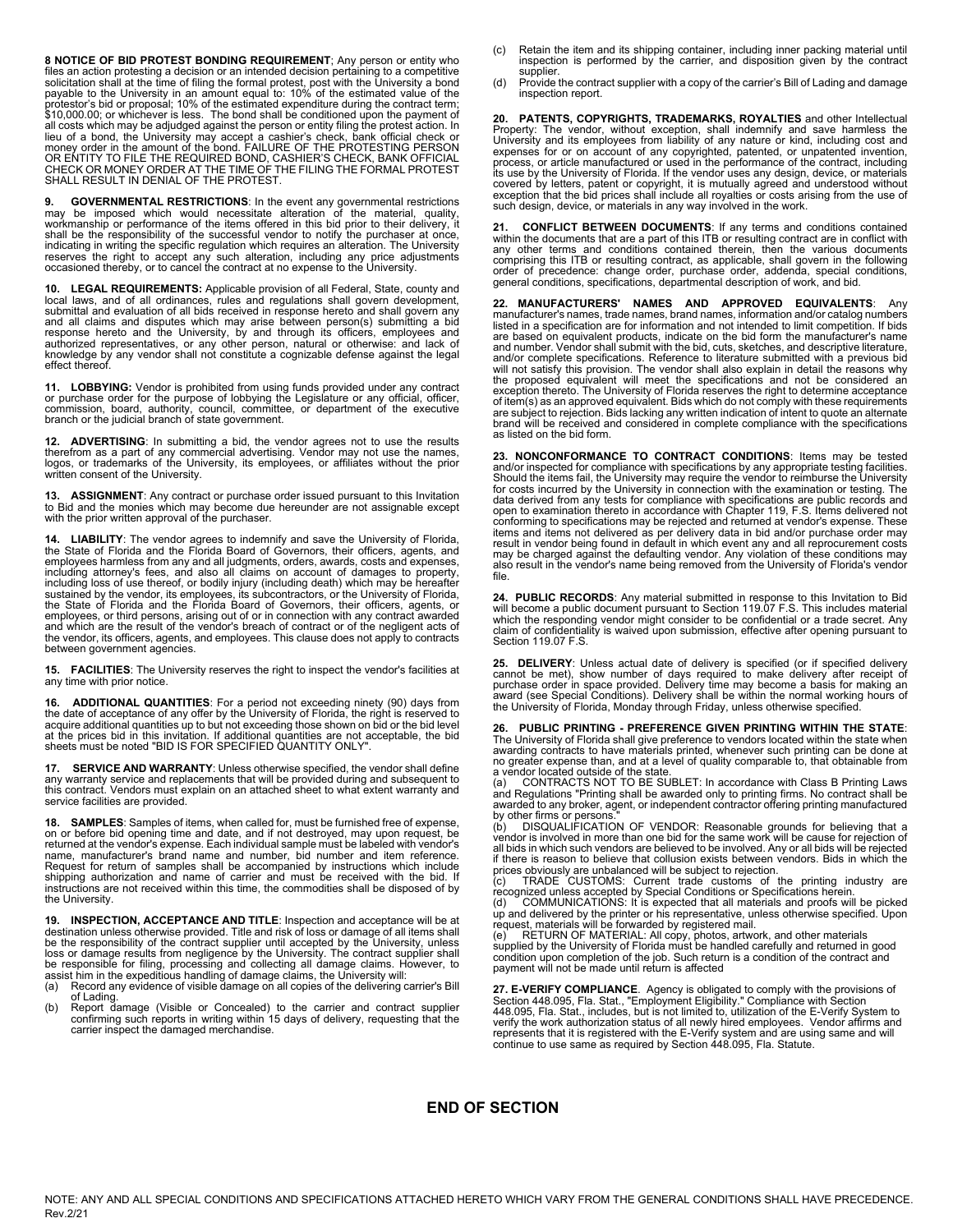### **SUMMARY**

The University of Florida North Florida Research and Education Center – Suwannee Valley in Live Oak, Florida is seeking to purchase a Kincaid 8‐XP Plot Combine, or equivalent, with the following specifications. Price must include the equipment, factory warranty, and delivery. An equivalent system, meeting the below specifications, may be considered. Request for approval of equivalent system must be submitted to Nicola Heredia, nheredia@ufl.edu, prior to February 24<sup>th</sup>, 2022 at 5:00PM. Approved equivalents will be announced by addendum.

### **SPECIFICATIONS**

### Base Machine

- A minimum of 108hp turbocharged JCB or John Deere 4‐Cylinder Diesel Engine.
- A fuel tank holding a minimum of 37 gallons of fuel and an auxiliary DEF (Diesel Exhaust Fluid) tank with a capacity of 5 gallons or larger.
- 3 Speed Manual Transmission with Hydrostatic drive over all gears.
- Manual Parking Brake. It can't be hydraulic, due to a possibility of hydraulic pressure loss causing brake failure.
- 48-bushel grain tank with full level sensor.
- Power Steering.
- Foldable ladder for boarding cab.
- Four-Wheel Drive.
- Hydraulic Fold Unloading Augar.
- Quick Remove bottom Grain Tank Auger for cleanout.
- Safety Lock out Tag out Switch
- Positive Displacement Rotary Blower Air Return Installed under Graingage for Return Grain to Bin or Cab for sampling.
- Fixed Cyclone for dust and grain separation
- Straw Chopper with the capability to be removed easily and re-installed.
- Fire Extinguisher
- All parts and service manual.
- Combine must be new with less than 10 hours on machine.
- Combine must be delivered to NFREC‐Suwannee Valley no later than March 31st.

### Machine Cab

- ROPS Safety Enclosed Cab
- Air Conditioning/Heating Controls
- CD Radio
- Road and Working Lights
- Safety Glass
- Windshield Wipers
- Horn
- Backup Alarm with a minimum of 87 DBA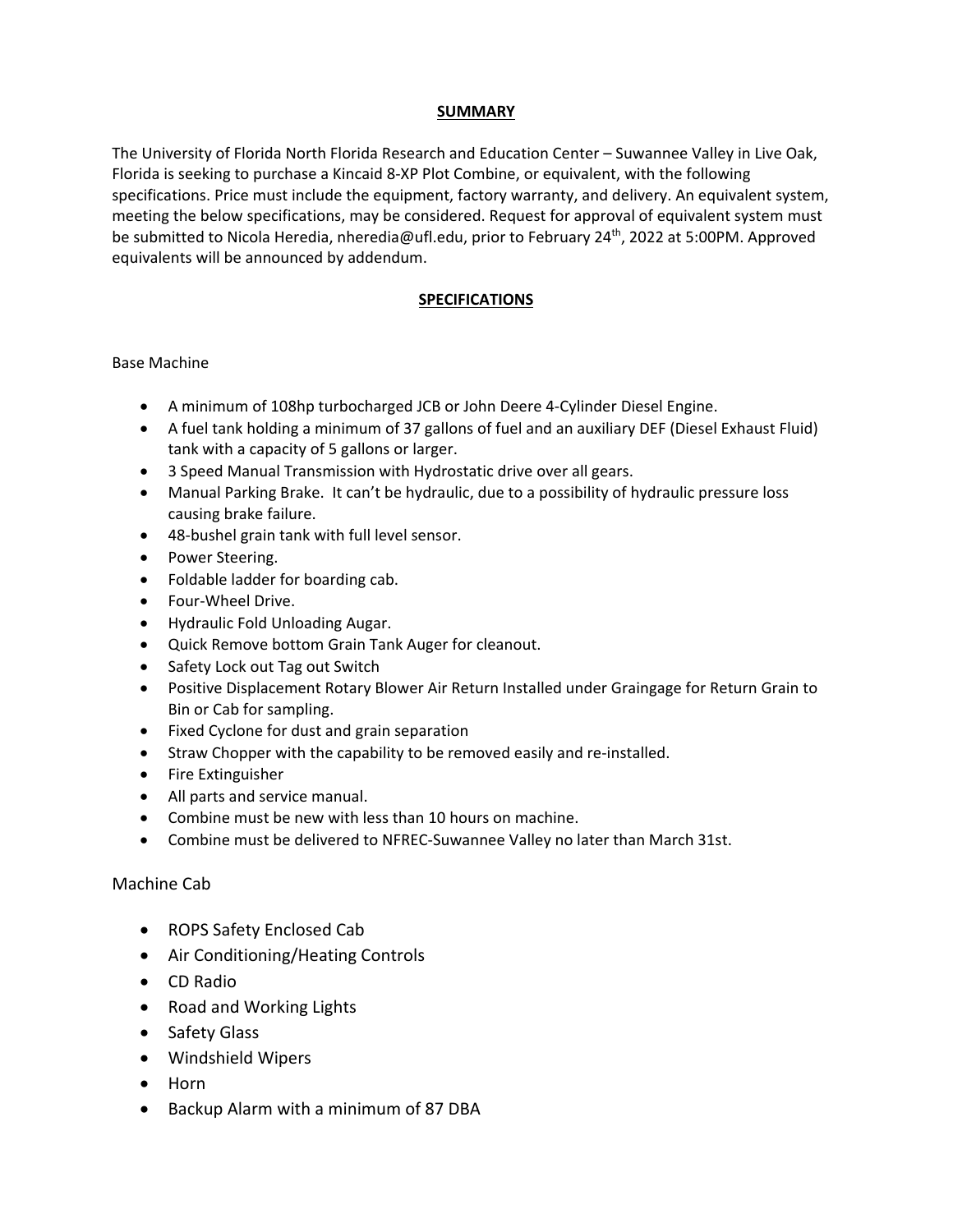- Air Ride Comfort Operator and Passenger Seat
- Forward and Reverse Hydrostat Lever with Corn Head and Table Functions on Lever
- All threshing functions engaged and adjusted from Cab except for Sieve.
- Safety Beacon for Road Travel
- Full Operational Light Kit (includes lighting in the areas of unloading augar, inside of straw walkers, inside of cab, and under the side shield of the machine)
- Emergency shut-off on Seat
- Bag Bin Option for storage of plot samples
- Grain return after grain gage to allow for in-cab sampling
- In-Cab Dust Extraction System
- Windshield Safety Cover for transport
- Camera System with a minimum of 4 cameras to observe critical functions of the machine during harvesting. Cameras must be weather‐proof. An in‐cab display monitor must also be included.

Cleaning and Threshing System

- Continuous loop paddle chain grain delivery system
- Hi-Performance Sealed threshing cylinder with at least 7 rasp bars
- Cylinder Speed Ranges of 300‐1350 rpm
- Must have a universal concave for all crops that is adjustable from the operator seat
- Double Sieve Return System with Re-Thresher, Round Hole Sieves Sizes 16mm, 12mm, 10mm, 8mm, and 5mm
- Adjustable top sieve and at least 21 square feet of cleaning and separation area
- Straw Walker, Shaker Separation Area

FeederHouse and Cutting Platforms

- Quick Attach Feederhouse for cutting platform and corn head
- Chain and Slat with rubber extensions on slat for cleanout
- Emergency stop and reverse on platform
- Continuous airflow blower system for cutting platforms and feederhouse to allow for cleanout between small plots
- Sampo 2.0 Meter Table with feed auger and retractable feed auger fingers with reverser, adjustable reel speed and height from cab
- Geringhoff 2-row, 30 inch corn head with feed auger and retractable feed auger fingers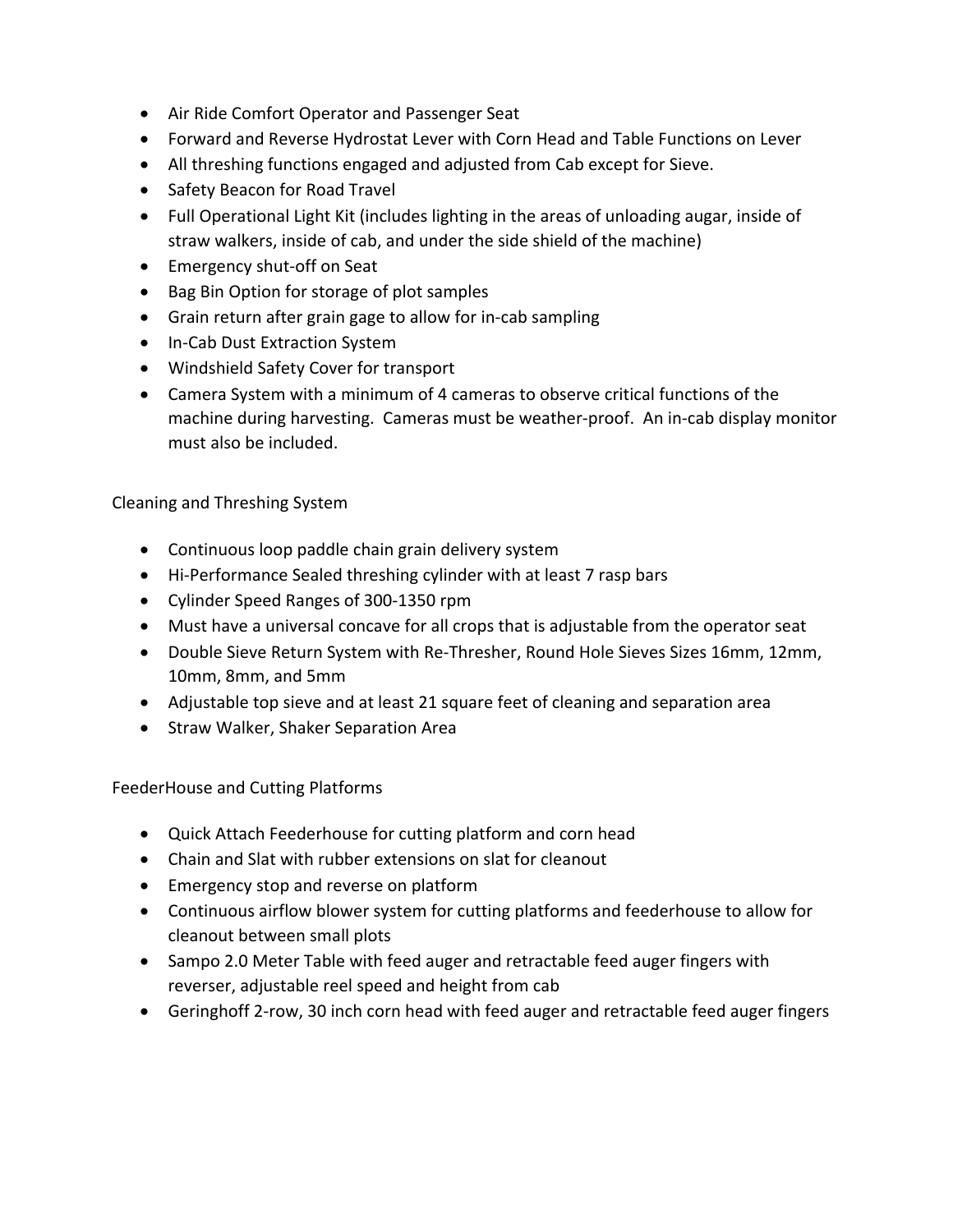Weigh System

- HarvestMaster H2 High Capacity Weigh System. Must collect sample weight, moisture and test weight. In cab sample taking for whole or partial samples. Data system should be able to harvest strip plots non‐stop and automatically total and combine sub‐sample data.
- Should utilize Mirus Software using a Panasonic FZ-G1 Tablet.

Warranty and Training and Service

- 2‐year part and service warranty
- A minimum of 4 days of training on machine operation and setup. Preferably, a 1-2 day initial training, then another 2‐3 day training at the time of harvest.
- Service technician must be available on-site within 24 hours of machine failure or breakdown.
- All parts must be available with next day delivery option.

#### References

 3 references must be provided to discuss machine operation and characteristics. Preferred references would be current or previous owners at university or research institutions.

#### **Schedule of Events**

- $\bullet$  Bid Posting: February 18<sup>th</sup>, 2022
- $\bullet$  Questions Due: February 24<sup>th</sup>, 2022 5:00PM
- Bid Opening: March 8<sup>th</sup>, 2022 3:00PM ET

### **NON‐TECHNICAL SPECIFICATIONS**

- **1. INVITATION TO BID FORM ‐** All bids should be submitted on the University of Florida Invitation to Bid/Bidders Acknowledgment form with one (1) complete original bid and one (1) electronic copy in a sealed envelope, with the following information on the outside of the envelope: bid number, date and time of bid opening, and Company name.
- **2. FLORIDA PREFERENCE—**Preference for Florida Based Vendors for Purchases of Personal Property in accordance with 287.084 Florida Statute; a preference shall be provided to vendors with a principal place of business in Florida. If the lowest responsible and responsive bid for personal property is from a vendor whose principal place of business is outside of Florida and is in a state or political subdivision thereof that grants a preference for the same purchase of personal property to a vendor in such state or political subdivision, as applicable, then the University shall grant the same preference to the Florida based vendor with the lowest responsible and responsive bid received pursuant to this Invitation to Bid.

If the lowest responsible and responsive bid is from a vendor whose principal place of business is in a state that does not grant a preference for the purchase of personal property to a vendor in such state, then the University shall grant a preference in the amount of 5 percent to the lowest and responsive Florida base vendor.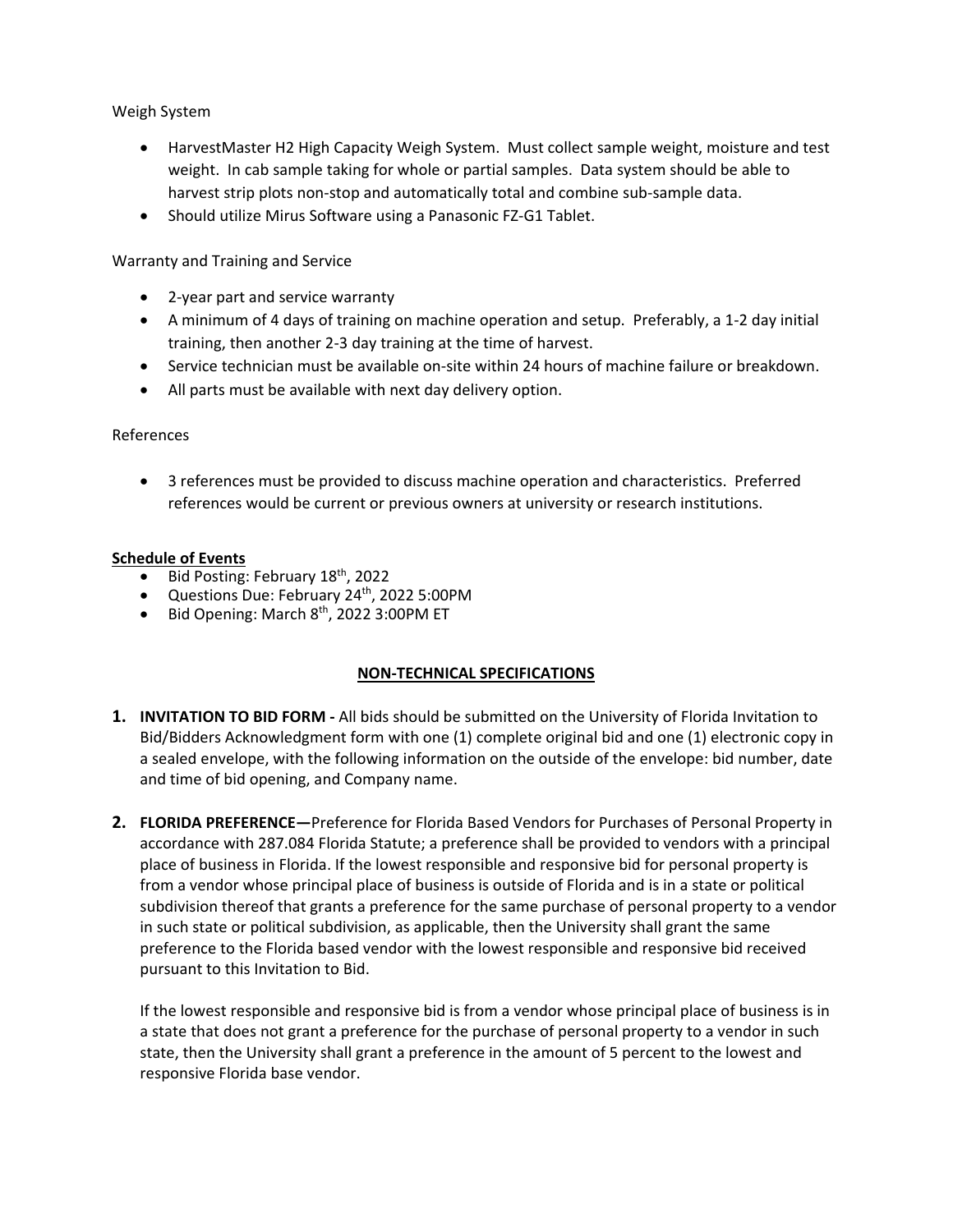For vendors whose principal place of business is outside of Florida, such vendors must, at the time of submitting its bid, provide a written opinion from a licensed attorney in its state specifying (a) the preference(s) granted by the state or political subdivision and (b) how the preference(s) is/are calculated.

The attached Attestation of Principal Place of Business must be completed and returned with your ITB response.

**3. BID DELIVERY ‐** If this bid will be mailed through the U. S. Postal Service as regular mail, address the bid to the PO Box as shown on the Invitation to Bid Acknowledgment Form.

If a company representative plans to attend the bid opening; if the bid will be hand delivered; or if the bid will be delivered by a service other than the U. S. Postal Service regular mail, i.e., Federal Express, Airborne, United Parcel Service, Courier, U. S. Postal Express Mail, etc., address the bid to the Building and room number as shown on the Invitation to Bid Acknowledgment form.

### **Bids are due no later than March 8th, 2022 at 3:00PM.**

**4. INQUIRIES ‐** The University will not give verbal answers to inquiries regarding the specifications, or verbal instructions prior to or after the award of the bid. A verbal statement regarding same by any person shall be non‐binding. The University is not liable for any increased costs resulting from the Bidder accepting verbal direction. All changes, if necessary, shall be made by written addendum to the bid.

Any explanation desired by bidders must be requested of UF Procurement Services, in writing, and if an explanation is necessary, a reply shall be made in the form of an addendum. Direct all inquiries to Nicola Heredia, Procurement Agent II, nheredia@ufl.edu.

The University will make a good‐faith effort to provide a written response to each question or request for clarification that requires addenda within five (5) University business days.

All addenda will be posted to UF Procurement Services' web site only: https://procurement.ufl.edu/vendors/schedule‐of‐bids/

### *Bidders who want the addenda supplied to them in another form must notify the Procurement Agent listed above of that request. Otherwise, it will be the bidder's responsibility to check the web site for any additional information and addenda concerning this ITB.*

The University may not respond to any questions/requests for clarification that require addenda, if received by the University after **02/24/2022 at 5:00PM**.

- **5. AWARD ‐** Award will be made on an "All‐or‐None Offer Total Offer" basis. Any contract awarded pursuant to this ITB will be awarded to the single best bidder or to none at all.
- **6. QUALIFICATIONS OF BIDDERS –** The bid will be awarded only to a responsible bidder qualified by experience to provide the product specified. References provided will be verified to ensure that the machine operation and characteristics proposed are consistent with the specification to be met.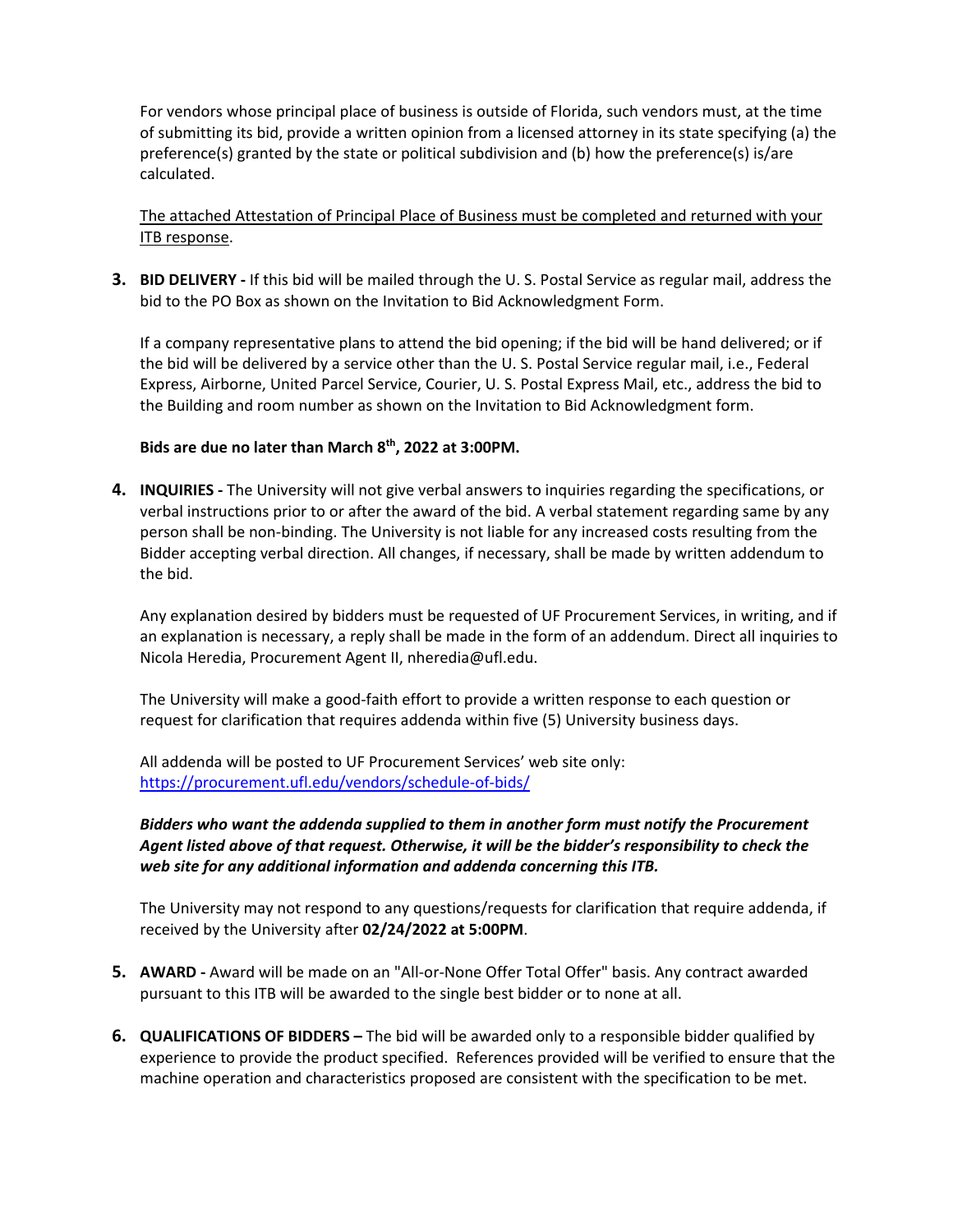- **7. CANCELLATION ‐** Orders or contracts resulting from the bid award will be subject to immediate cancellation if either the product or the service does not comply with the bid specifications.
- **8. RIGHT TO TERMINATE ‐** In the event that any of the provisions of a contract resulting from the bid award are violated by the successful bidder, the University may serve written notice upon such bidder of its intention to terminate the contract. Such notice is to state the reason(s) for such intention to terminate the contract, and unless within ten (10) days after serving such notice upon the bidder, such violation shall cease and satisfactory arrangements for correction are made, the contract shall, upon expiration of said ten (10) days, cease and terminate, but the liability of such bidder and his surety for any and all such violations(s) shall not be affected by any such termination.
- **9. EQUIVALENTS** ‐ All items substituted in the Invitation to Bid must meet the specifications contained herein. All such substitute item(s) must be accompanied with full detailed literature as called for in General Condition #22 and must be submitted to Nicola Heredia, nheredia@ufl.edu no later than **February 24th, 2022 at 5:00PM**. Approved equivalents will be announced by addendum.
- **10. F.O.B. POINT –** The F.O.B. Point shall be destination. Exact delivery point will be indicated on the Purchase Order.
- **11. OSHA REGULATIONS ‐** It is the responsibility of the contractor to ensure that ALL OSHA regulations applying to this job are adhered to at all times.
- **12. DELIVERY COSTS ‐** All costs for delivery, storage, freight, and packing are to be prepaid by the contractor, FOB, University of Florida or address as listed in the Invitation to Bid/Purchase Order.
- **13. WARRANTY ‐** The successful bidder shall furnish a one‐year engine warranty. The warranty shall become effective on the date of delivery and acceptance by the University. Should any defect in material or workmanship, excepting ordinary wear and tear, appear during the above stated warranty period, the successful bidder shall repair or replace same at no cost to the University immediately upon written notice from the University. The successful bidder will not be liable under the above warranty for any defects or damages resulting from unforeseeable causes beyond the control and without the fault or neglect by the University, acts of God, fires, floods, and hurricanes.
- **14. MAINTENANCE AND INSTRUCTION MANUALS ‐** The successful bidder shall include at least one copy of an instruction manual with each unit supplied. This manual shall include at least a minimum of operating instructions, maintenance and repair information, including schematic diagrams and a list of available replacement parts.
- **15. SMALL BUSINESS PROGRAM** ‐ University is an equal opportunity institution and, as such, encourages the use of small businesses, including women and minority‐owned small businesses in the provision of goods and services. Small businesses should have a fair and equal opportunity to compete for dollars spent by the University. Competition ensures that prices are competitive, and a broad vendor base is available. Vendor shall use good faith efforts to ensure opportunities are available to small businesses, including women and minority‐owned businesses. For questions about the University's Small Business Program contact Dwan Courtney, Director of Small Business and Supplier Diversity, 352‐392‐0380.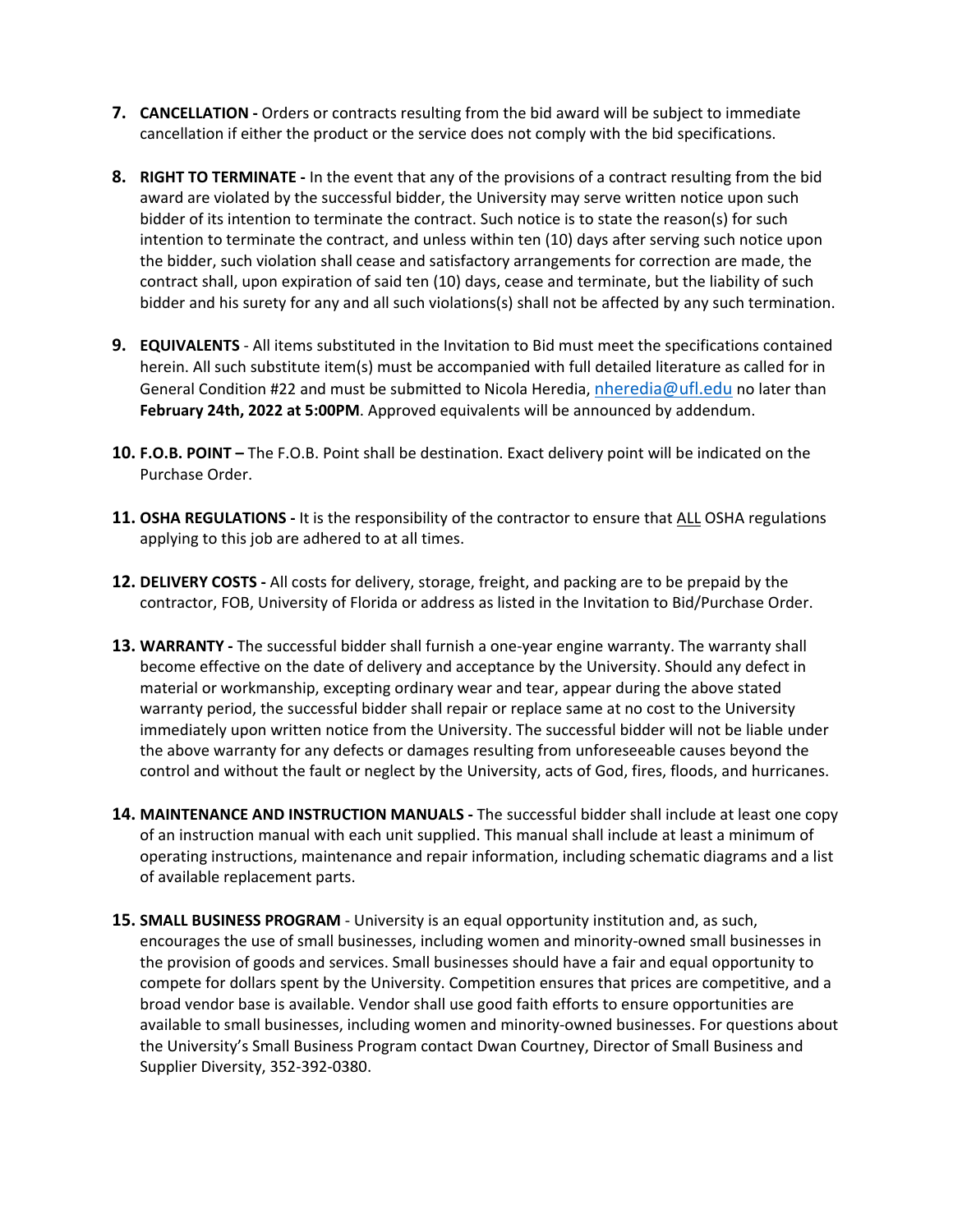- **16. USE OF TERMS: ‐** The terms University of Florida, University, UF, Procurement, Institute of Food and Agriculture Sciences, IFAS, North Florida Research and Education Center – Suwannee Valley and NFREC‐SV are used synonymously in this ITB unless otherwise indicated. The terms vendor, proposer, bidder and contractor are used synonymously in this ITB unless otherwise indicated. The terms bid, proposal and submittal are used synonymously in this ITB.
- **17. OTHER PURCHASERS –** With the consent and agreement of the successful bidder(s) purchases may be made under this ITB by other state universities, community colleges, district school boards, other educational institutions, and other governmental agencies within the State of Florida. Such purchases shall be governed by the same terms and conditions stated in the solicitation.
- **18. OPEN COMPETITION** ‐ The University encourages free and open competition among vendors. Whenever possible, specifications and proposal terms and conditions are designed to accomplish the objective, consistent with the necessity to satisfy the University's needs and the accomplishment of a sound economical operation. The vendor's signature on the proposal guarantees that the prices quoted have been established without collusion with other vendors and without effort to preclude the University from obtaining the lowest possible competitive price. The vendor certifies that its officers or employees have not bribed or attempted to bribe or influence in any way on officer, employee or agent of the University.
- **19. VENDOR'S EXPENSE** All proposals submitted in response to the ITB must be submitted at the sole expense of the Vendor, whether or not any agreement is signed as a result of this Invitation to Bid. Proposers will pay all costs associated with the preparation of proposals and necessary visits to campus and other required site visits.
- **20. ERRORS** The University is not liable for any errors or misinterpretations made by the proposer in responding to this Request for Proposal.
- **21. ITB INTERPRETATION –** Interpretation of the wording of this document will be the responsibility of the University and that interpretation will be final and binding.
- **22. AVAILABILITY OF FUNDS ‐** The State of Florida's and the University's performance and obligation to pay under this contract is contingent upon an annual appropriation by the Legislature of the State of Florida.
- **23. EQUAL OPPORTUNITY STATEMENT ‐** The State Universities have established equal opportunity practices which conform to both the spirit and the letter of all laws against discrimination and prohibits discrimination based on race, creed, color, sex, age, national origin, marital status or religion. To be considered for inclusion as a supplier under this agreement, the proposer commits to the following:
	- A. The provisions of Executive Order 11246, September 24, 1966, and the rules, regulations and relevant orders of the Secretary of Labor are applicable to each order placed against this agreement regardless of value.
	- B. If the proposer expects to receive \$10,000 in orders during the first 12 months of this agreement, a complete certificate of non‐segregated facilities shall be attached to the proposal response.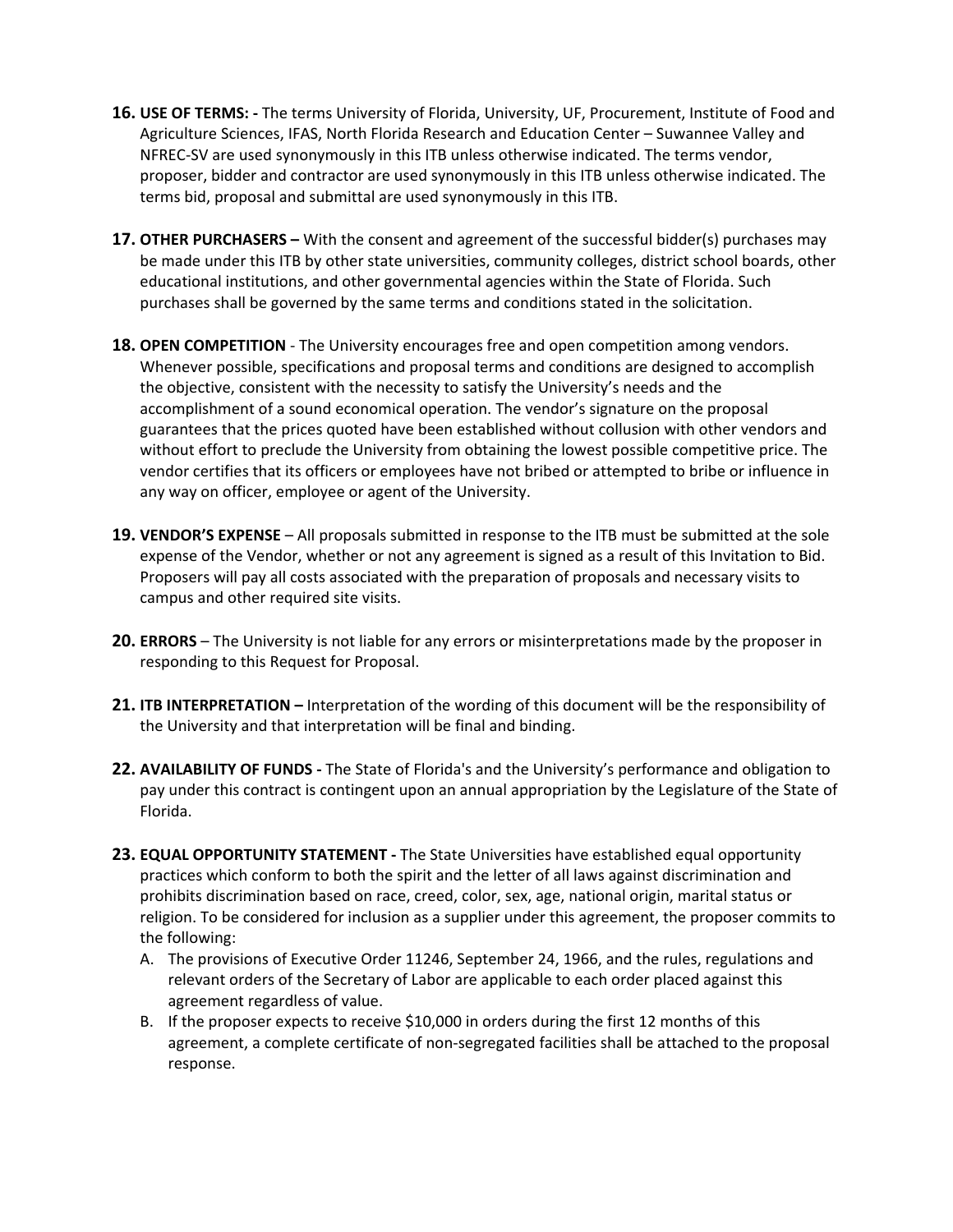- C. If the proposer expects to receive \$50,000 in orders during the first 12 months of this agreement and employs more than 50 people, standard form 100 (EEOO‐1) must be filed prior to March 1 of each year.
- D. If the proposer expects to receive \$50,000 in orders during the first 12 months and employs more than 50 people, a written program for affirmative action compliance must be maintained by the proposer, subject to review upon request by the user agencies of this agreement.
- **24. AMERICANS WITH DISABILITY ACT ‐** If special accommodations are needed in order to attend a pre‐ bid meeting or a bid opening, contact Nicola Heredia, nheredia@ufl.edu, three (3) business days prior to the pre‐bid meeting or the bid opening.
- **25. PRISON REHABILITATIVE INDUSTRIES** ‐ IT IS EXPRESSLY UNDERSTOOD AND AGREED THAT ANY ARTICLES THAT ARE THE SUBJECT OF, OR REQUIRED TO CARRY OUT, THIS CONTRACT SHALL BE PURCHASED FROM A NONPROFIT AGENCY FOR THE BLIND OR FOR THE SEVERELY HANDICAPPED THAT IS QUALIFIED PURSUANT TO CHAPTER 413, FLORIDA STATUTES, IN THE SAME MANNER AND UNDER THE SAME PROCEDURES SET FORTH IN SECTION 413.036(1) AND (2), FLORIDA STATUTES; AND FOR PURPOSES OF THIS CONTRACT THE CONTRACTOR SHALL BE DEEMED TO BE SUBSTITUTED FOR THE UNIVERISTY INSOFAR AS DEALINGS WITH SUCH QUALIFIED NONPROFIT AGENCY ARE CONCERNED. This requirement applies only if any such nonprofit agency produces a product covered by this CONTRACT and can satisfy the terms of this CONTRACT with respect to price, quantity, quality, and delivery time. Any questions concerning available products should be directed to: Division of Vocational Rehabilitation Headquarters, 2002 Old St. Augustine Road, Building A, Tallahassee, Florida 32301‐4862, (800) 451‐4327 (Voice/TDD).

IT IS EXPRESSLY UNDERSTOOD AND AGREED THAT ANY ARTICLES WHICH ARE THE SUBJECT OF, OR REQUIRED TO CARRY OUT, THIS CONTRACT SHALL BE PURCHASED FROM THE CORPORATION IDENTIFIED UNDER CHAPTER 946, F.S., IN THE SAME MANNER AND UNDER THE SAME PROCEDURES SET FORTH IN SECTION 946.515(2), AND (4), F.S.; AND FOR PURPOSES OF THIS CONTRACT THE CONTRACTOR CARRYING OUT THE PROVISIONS OF THIS CONTRACT SHALL BE DEEMED TO BE SUBSTITUTED FOR UNIVERSITY INSOFAR AS DEALINGS WITH SUCH CORPORATION ARE CONCERNED. This requirement applies only if the corporation produces a product covered by this CONTRACT and can satisfy the terms of this CONTRACT with respect to price, quantity, quality, and delivery time. Any questions concerning the corporation's ability to provide products or services should be directed to: Prison Rehabilitative Industries and Diversified Enterprises, Inc., 12425 ‐ 28th Street North, Saint Petersburg, Florida 33716, (727) 572‐1987.

- **26. PUBLIC ENTITY CRIME ‐** A person or affiliate who has been placed on the convicted vendor list by the Department of Management Services, State of Florida, may not submit a proposal on a contract to provide any goods or services, including construction, repairs, or leases and may not be awarded or perform work as a contractor, supplier, subcontractor, or consultant for the University of Florida for a period of 36 months from the date of being placed on the convicted vendor list, a "person" or "affiliate" includes any natural person or any entity, including predecessor or successor entities or any entity under the control of any natural person who is active in its management and who has been convicted of a public entity crime (Section 287.133 Florida Statutes).
- **27. FEDERAL DEBARRMENT ‐** By signing this bid/proposal, the offeror certifies, to the best of its knowledge or belief, that the offeror and its principals are not presently debarred, suspended, proposed for debarment, or declared ineligible for the award of contracts by any Federal agency; or have not within a three-year period preceding this offer, been convicted of or had a civil judgment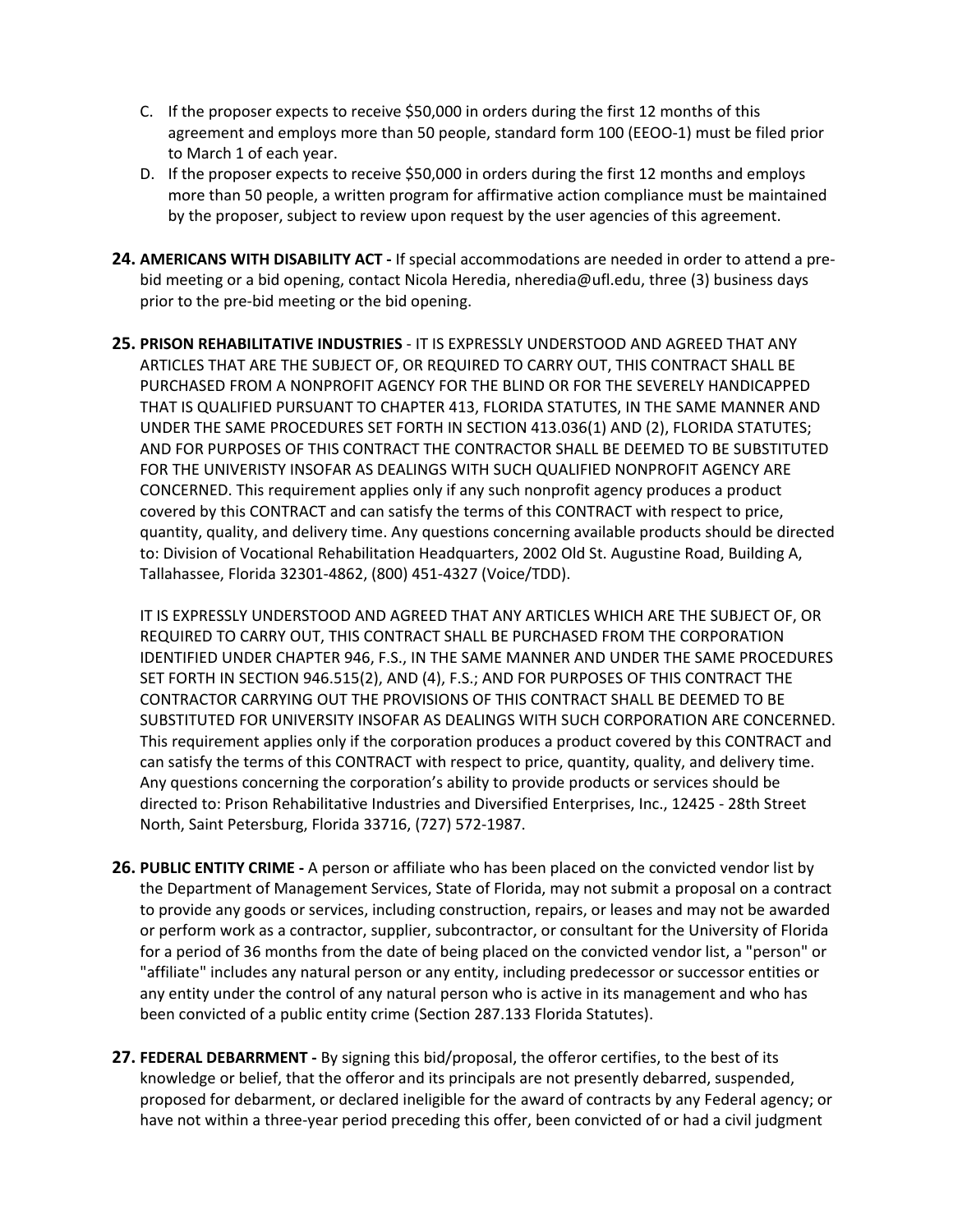rendered against them in connection with a public contract or subcontract; or are not criminally or civilly charged by a governmental entity with commission of offenses; or has not within a three year period preceding this offer had a contract terminated for default by any Federal agency. (Federal Acquisition Regulation 52.209‐5).

- **28. DISCRIMINATION** An entity or affiliate who has been placed on the discriminatory vendor list may not submit a bid on a contract to provide goods or services to a public entity, may not submit a bid on a contract with a public entity for the construction or repair of a public building or public work, may not submit bids on leases of real property to a public entity, may not award or perform work as a contractor, supplier, subcontractor or consultant under contract with any public entity, and may not transact business with any public entity.
- **29. CONFIDENTIALITY** From the date of issuance of this ITB, until a proposal is made, the vendor must not make available or discuss his or her proposal, or any part thereof, with any employee or agent of the University, unless permitted by the University Purchasing Authority, in writing, for purposes of clarification only.
- **30. PUBLIC RECORDS ‐** All proposal information submitted and opened becomes subject to the public records law set forth in Chapter 119 Florida Statutes.

Any resulting Agreement may be unilaterally canceled for refusal by the vendor to allow public access to all documents, papers, letters, or other materials made or received by the Successful Vendor in conjunction with the Agreement and subject to the provisions of Chapter 119. Florida Statutes.

- **31. TOBACCO‐FREE CAMPUS POLICY –** As of July 1, 2010 the University of Florida campus has been tobacco‐free. The use of cigarettes or other tobacco products in UF buildings, parking lots, or in vehicles in these areas is prohibited. The successful vendor is expected to respect this smoke free policy and fully comply with it.
- **32. NOTICE TO CONTRACTOR: ‐ E‐VERIFY COMPLIANCE; UNAUTHORIZED ALIEN WORKERS**. By entering into a contract with UF, Vendor is obligated to comply with the provisions of Section 448.095, Florida Statutes, "Employment Eligibility." Compliance with Section 448.095, Florida Statutes, includes, but is not limited to, utilization of the E‐Verify System to verify the work authorization status of all newly hired employees, and requiring all subcontractors to provide an affidavit attesting that the subcontractor does not employ, contract with, or subcontract with, an unauthorized alien. Vendor affirms and represents that it is registered with the E‐Verify system and are using same and will continue to use same as required by Section 448.095, Florida Statutes. The Vendor's employment of unauthorized aliens is considered a violation of Section 274A(e) of the Immigration and Nationality Act. If the Vendor knowingly employs unauthorized alien workers, such violation shall be cause for UF'S unilateral cancellation of the Agreement.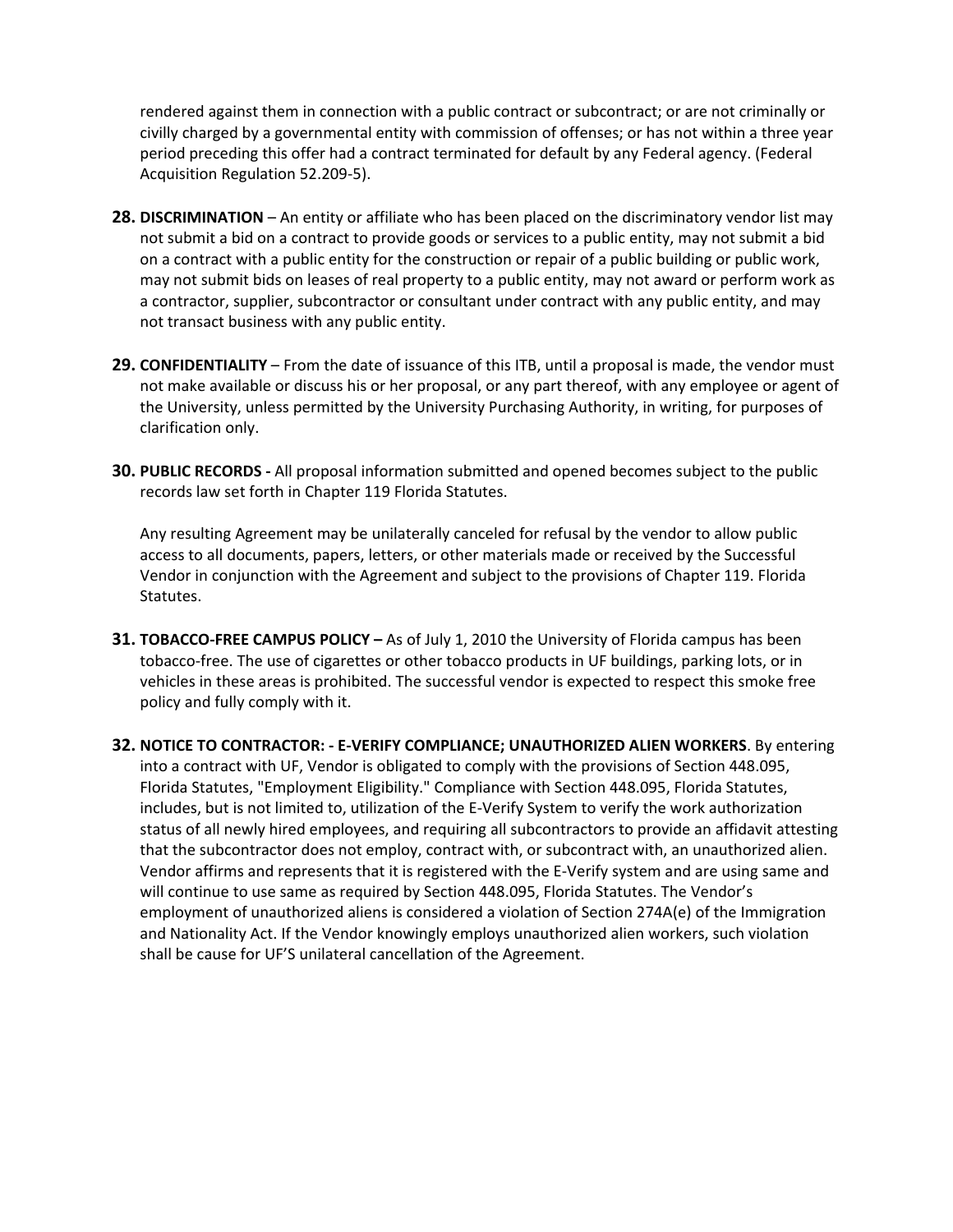#### **PRICE SHEET**

From:

(Company Name/Name & Title of Authorized Agent)

To: **UNIVERSITY OF FLORIDA Procurement Services 971 Elmore Drive/PO Box 115250 Gainesville, FL 32611**

The undersigned, being invested with the authority of their employer, and having read the Documents for the Bid, as well as the Specifications for the Bid, entitled:

#### **ITB22NH‐126 Kincaid 8‐XP Plot Combine or Equivalent**

and having familiarized themselves with all conditions affecting and governing the specifications, pricing and delivery of the product and services described herein, hereby proposes to furnish the products and services as per the specifications, in strict compliance with the Bid Documents, Addenda and any other documents relating thereto on file with UF Procurement Services and, if awarded the Contract, agrees to abide by the pricing and delivery terms as per the Documents and as stated herein, for the sums enumerated on this page.

| EQUIPMENT (including factory warranty): \$ |
|--------------------------------------------|
|--------------------------------------------|

**DELIVERY: \$** 

**TOTAL BASE BID PRICE: \$** 

**References:** 3 references must be provided to discuss machine operation and characteristics. Preferred references would be current or previous owners at university or research institutions. Please include full contact information for each reference used. The University may check references prior to bid award.

I have carefully prepared this Bid from contact documents described above, I have full authority to make such statements and submit this Bid in (my) (its) (their) behalf, and all statements are true and correct.

(Signature) (Printed or typed)

(Address, City State, Zip)

(Telephone) (Date)

(Email)